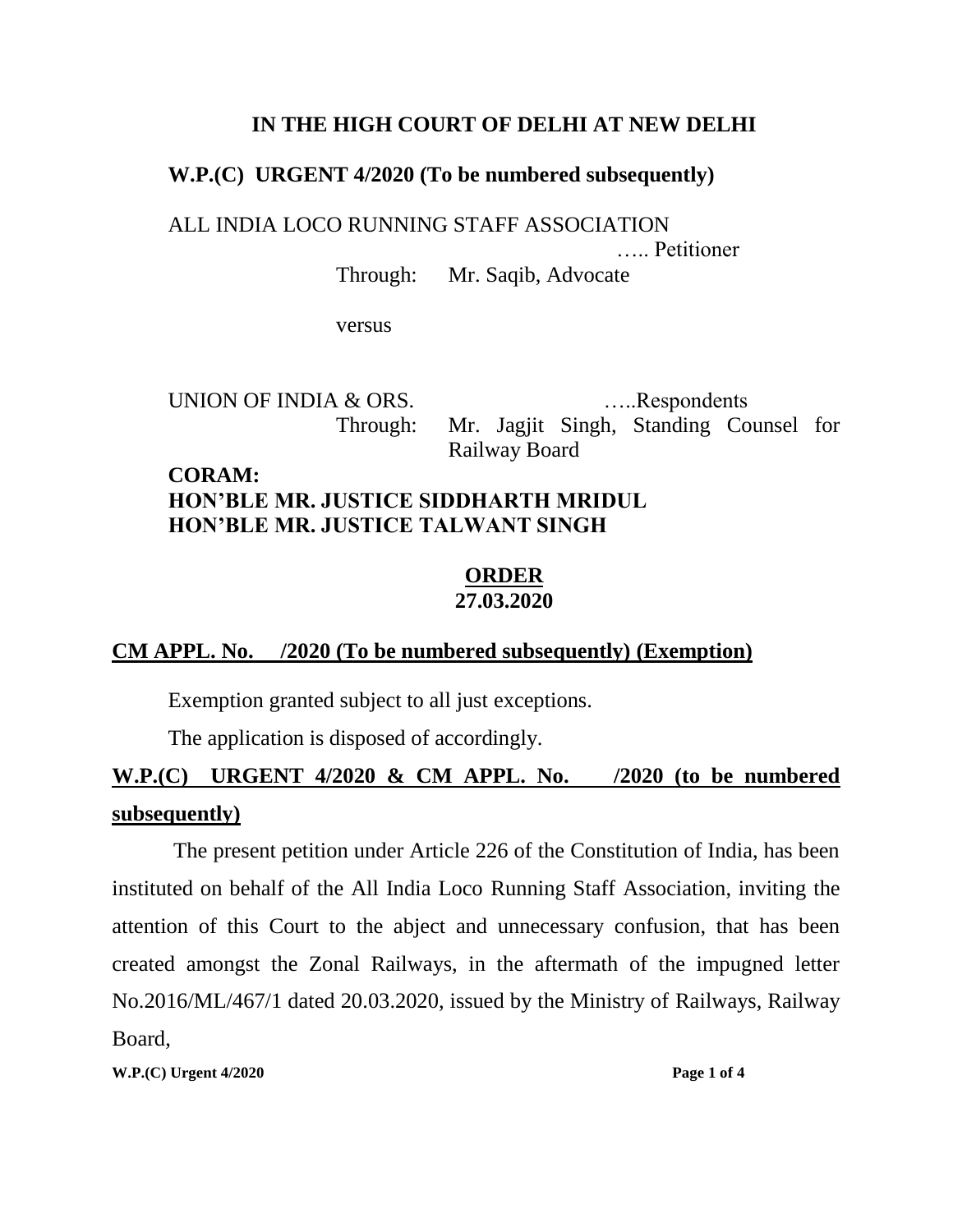respondent No.2 herein, particularly in the backdrop of the COVID-19 pandemic, which has the potential of exposing the members of the petitioner association to the contraction of the corona virus.

Issue notice.

Mr. Jagjit Singh, learned Standing Counsel accepts notice on behalf of the official respondents and prays for time to file a reply.

Let the reply/counter affidavit be filed, within a period of three weeks from today, with an advance copy to the learned counsel for the petitioner, who may file rejoinder thereto, if any, within one week thereafter.

List on 16.04.2020.

In the meantime, the operation of the impugned letter No.2016/ML/467/1 dated 20.03.2020, issued by the Ministry of Railways, Railway Board, respondent No.2 herein, shall remain stayed.

It is clarified that the Railways will not subject the Loco Running Staff to either the breath analyzer test or the bio-metric verification, during signing on/off duties, till the next date of hearing.

The official respondents are further directed to take and implement the following actions, in the interim, with immediate effect:-

- (i) The staff will Sign On and Sign Off manually on a register Details of Sign On/Sign Off may be entered in CMS through computers by CC/data entry operations.
- (ii) Running staff while signing On/Off should use their own pen, Common pens, if any, may be removed.

**W.P.(C) Urgent 4/2020 Page 2 of 4**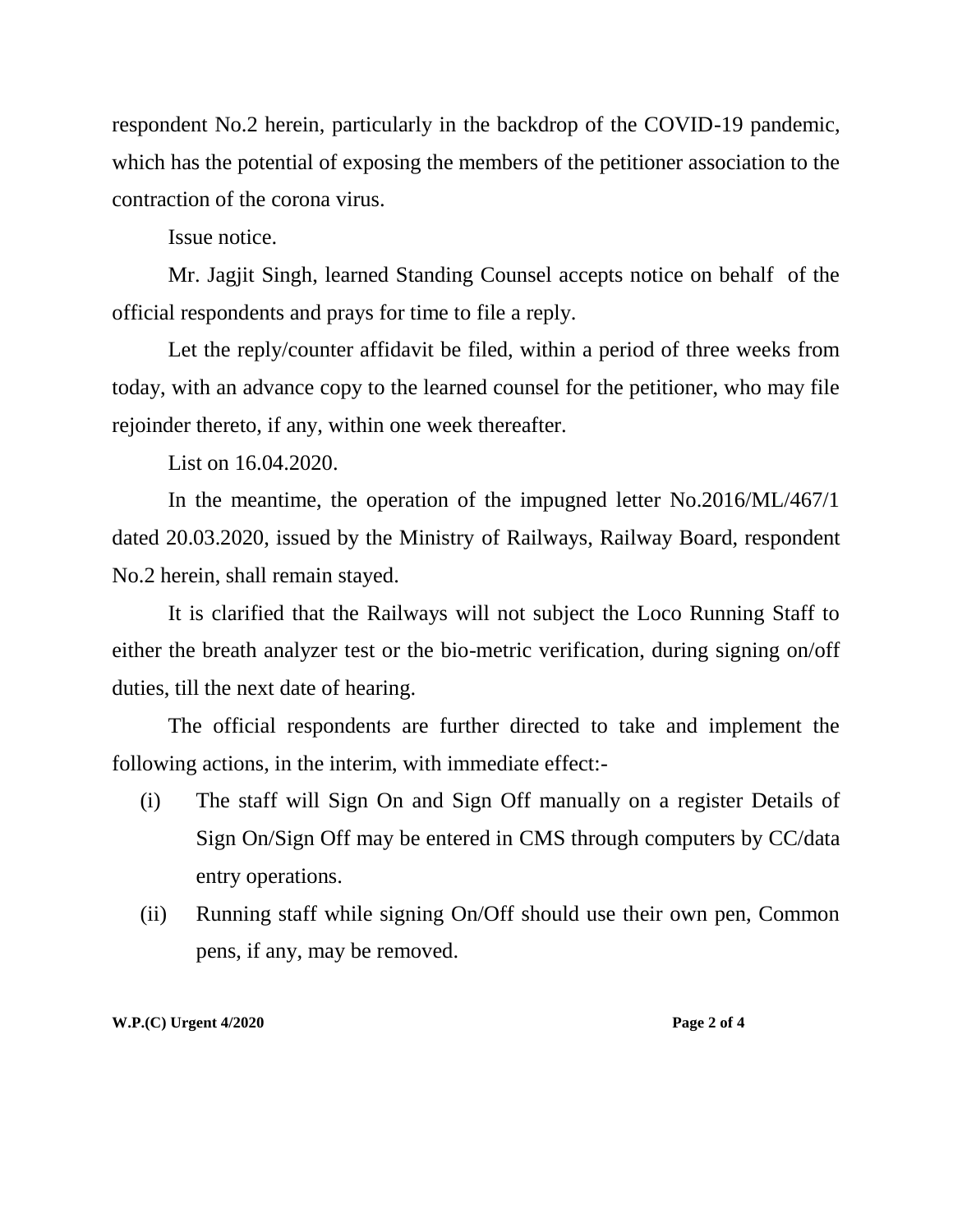- (iii) In order to ensure safe train working, a declaration should be taken in the enclosed format before Sign-On and Sign-Off.
- (iv) Special watch may be kept on the staff to eliminate drunkenness on duty.
- (v) Surprise checks may be conducted on suspected staff by Officers & Supervisors.

Furthermore the respondents shall take due precautions to prevent the spread of corona virus (COVID-19) by ensuring the following provisions in all workplaces, including Running Rooms:-

- Sufficient Liquid soap and hand sanitizers should be made available in the lobbies and running/Rest Rooms.
- Equipments/apparatus and other commonly used items in the crew lobbies and running rooms may be frequently cleaned sanitized.
- Sharing of linen and use of blankets is to be stopped in running rooms.
- The bed rooms/wash room areas, dining halls other common rooms/halls, offices in the crew lobbies and running rooms may be kept frequently cleaned, sanitized and well ventilated by keeping the windows and doors open.

The Railway Board is also directed to communicate the present order to the Heads of all the Zonal Railways, forthwith.

#### **W.P.(C) Urgent 4/2020 Page 3 of 4**

A copy of this order be provided by the Registry, electronically, to learned counsel appearing on behalf of the parties. Further, a copy of this order be uploaded on the website of this Court forthwith.